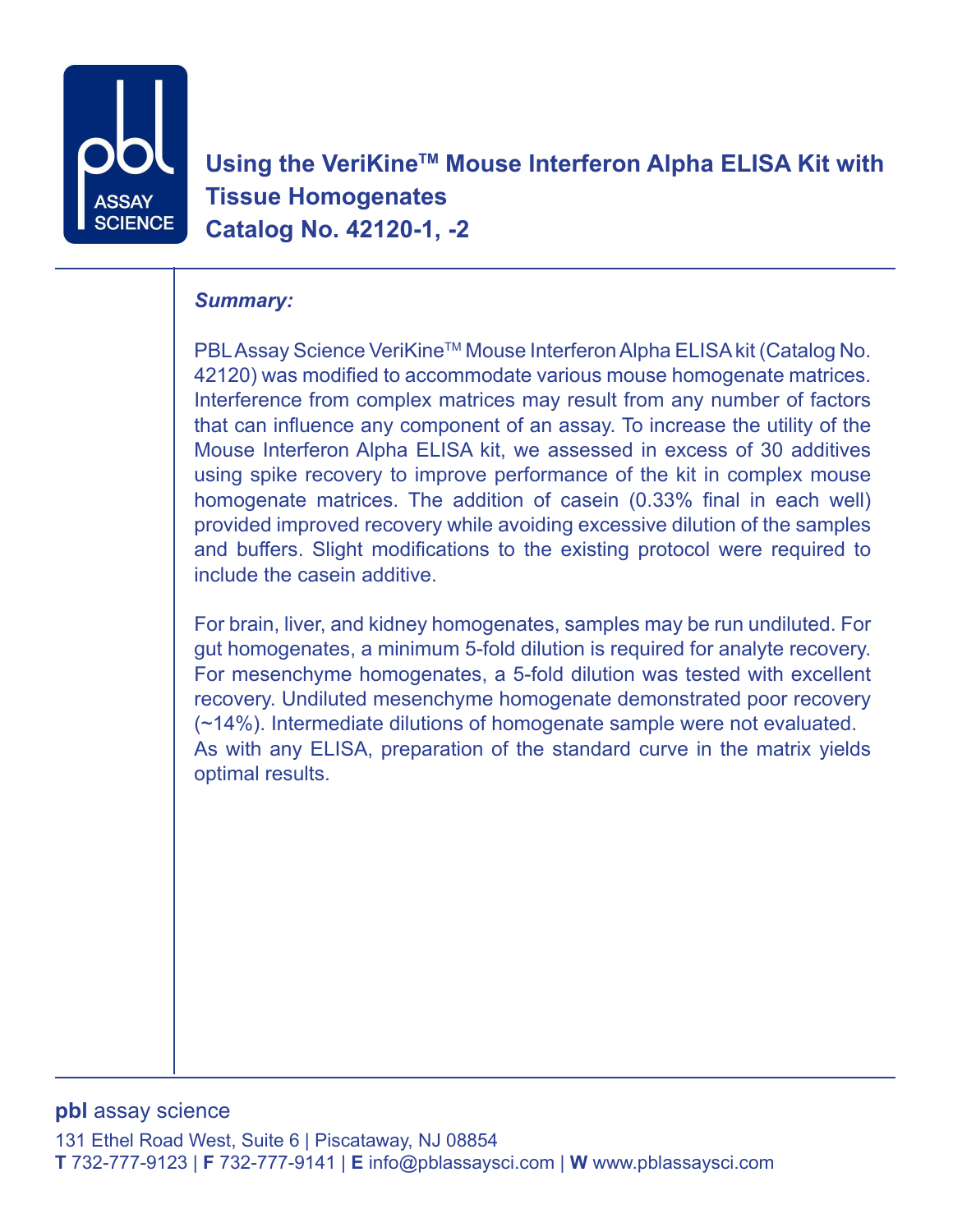## *Performance of Matrices in Modified Assay using Sample Buffer to prepare standard curve:*

Standard curves were prepared in sample buffer or matrix. ++**Please note** that *Gut homogenate*  and Mesenchyme homogenate were diluted 5-fold. <sup>++</sup>Percent recoveries were determined compared to sample buffer or matrix standard curves. When matrix is used to prepare the standard curve, percent recovery is  $\geq 98\%$  for all matrices (Table 2, next page). When matrix percent recoveries are compared to the standard curve prepared in sample buffer, percent recovery is  $\geq 69\%$  for all matrices (Table 1, next page).



**Graph #1 Blue**: Sample Buffer **Red**: Liver homogenate **Green**: Brain homogenate **Orange**: Kidney homogenate **Magenta**: Gut homogenate (5-fold diluted)





4-P Fit:  $v = (A - D)/(1 + (x/C)^{AB}) + D$ :  $\overline{B}$  $\mathbf{C}$ D  $R^2$  $\mathsf{A}$ O Plot#1 (Sample Buffer P2: Concentration vs Values) 0.0648 1.44 821 3.81 0.999 □ Plot#2 (Spleen: Concentration vs Values) 0.0663  $1.37$  $1.2e + 03$ 4.53  $\mathbf{1}$ △ Plot#3 (Spleen - 20% matrix: Concentration vs Val... 0.0805 1.54 625 3.33 0.998 ◇ Plot#4 (Mesenchyme - 20% matrix: Concentration ... 0.0654 829 3.95 0.994 1.38

Weighting: Fixed

Weighting: Fixed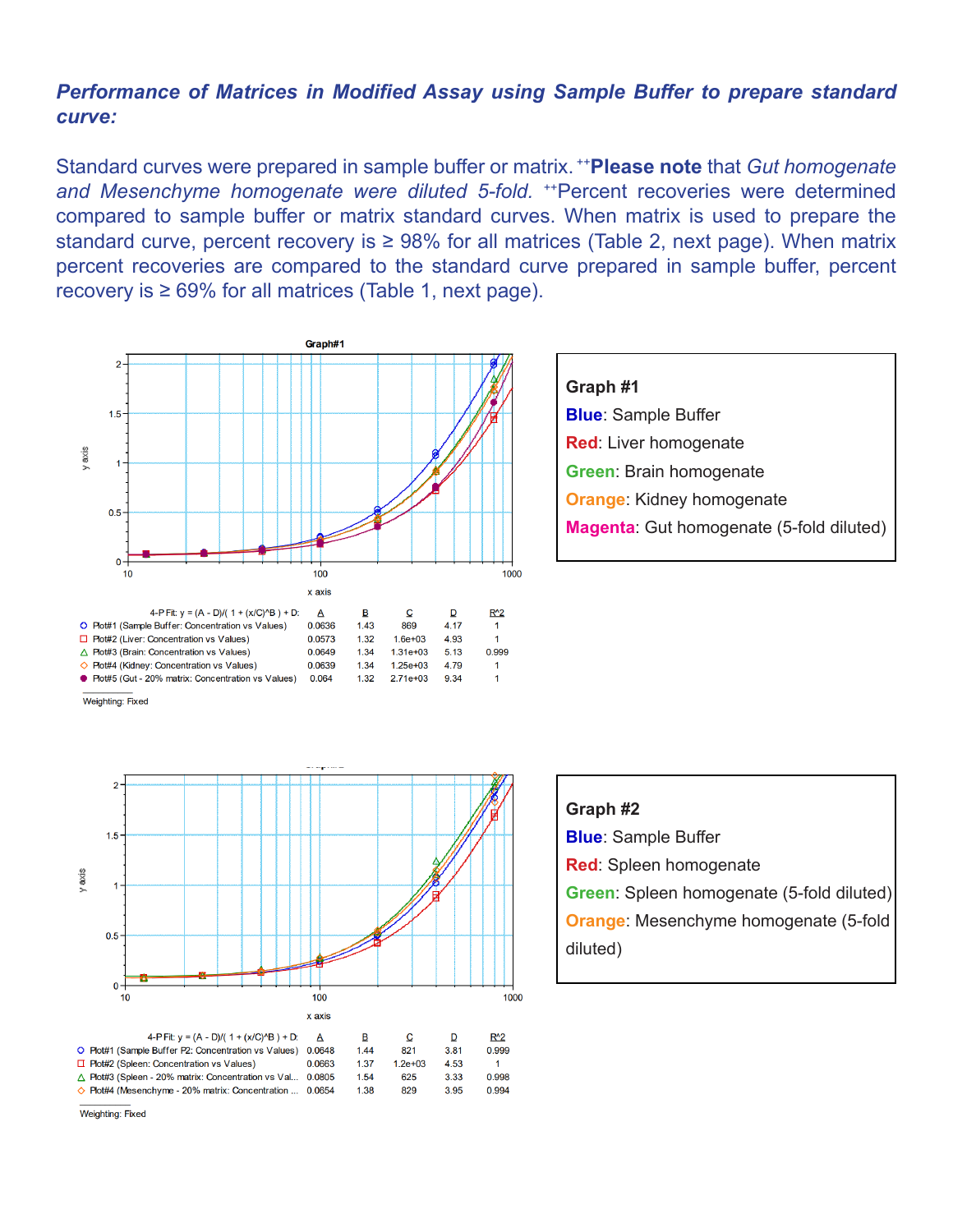**Table 1.** Percent recoveries obtained using modified protocol: *Compared to Standard Curve Prepared in Standard Diluent*

| [mulFNa]<br>pg/ml | Sample<br>Buffer* | Liver | <b>Brain</b> | <b>Kidney</b> | Gut (20%) | Mesen-<br>chyme<br>(20%) | <b>Spleen</b> | <b>Spleen</b><br>(20%) |
|-------------------|-------------------|-------|--------------|---------------|-----------|--------------------------|---------------|------------------------|
| 800               | 100               | 67.8  | 86.9         | 84            | 76.1      | 104.5                    | 86            | 108.3                  |
| 400               | 100.15            | 68.8  | 85.7         | 84.4          | 70.6      | 106                      | 84.7          | 112.8                  |
| 200               | 99.25             | 72.2  | 87.5         | 87            | 70.8      | 107.2                    | 85.9          | 107.3                  |
| 100               | 101.05            | 71.2  | 91           | 90.2          | 74.5      | 115.5                    | 88.9          | 117.6                  |
| 50                | 104.05            | 67.7  | 95.5         | 92.8          | 79.2      | 105.9                    | 95.4          | 126.3                  |
| 25                | 97.85             | 68.9  | 104.6        | 106.8         | 74.9      | 127.2                    | 100.9         | 128.5                  |
| 12.5              | 77.75             | 57.8  | 102.9        | 92.9          | 92.2      | 122.8                    | 93.6          | 131.2                  |
| Average           | 100.4             | 69.4  | 93.4         | 91.2          | 76.9      | 112.7                    | 90.8          | 116.8                  |
| <b>Blanks</b>     | 0.054             | 0.054 | 0.068        | 0.058         | 0.063     | 0.066                    | 0.065         | 0.059                  |

\*Average of two plates. Shaded Values are excluded from analysis.

**Table 2.** Percent recoveries obtained using modified protocol: *Compared to Standard Curve Prepared in Homogenate Matrix*

| [mulFNa]<br>pg/ml | Sample<br>Buffer* | Liver | <b>Brain</b> | Kidney | Gut (20%) | Mesen-<br>chyme<br>(20%) | Spleen | Spleen<br>(20%) |
|-------------------|-------------------|-------|--------------|--------|-----------|--------------------------|--------|-----------------|
| 800               | 100               | 100   | 100          | 100    | 100       | 100                      | 100    | 99.9            |
| 400               | 100.15            | 99.7  | 100          | 100    | 100.1     | 100.2                    | 100.1  | 100.8           |
| 200               | 99.25             | 101.5 | 99.9         | 100.1  | 99.5      | 99                       | 99.7   | 96.7            |
| 100               | 101.05            | 97.5  | 100          | 99.8   | 101       | 104                      | 99.9   | 106.4           |
| 50                | 104.05            | 93.9  | 100.2        | 98.3   | 102.5     | 91.8                     | 102.9  | 110.2           |
| 25                | 97.85             | 105.1 | 103.5        | 108.7  | 90.4      | 107.2                    | 102.4  | 89.5            |
| 12.5              | 77.75             | 123.8 | 91           | 87.9   | 105.2     | 97.7                     | 82.2   | <b>ND</b>       |
| Average           | 100.4             | 99.6  | 99.2         | 99.3   | 99.8      | 100.0                    | 98.2   | 100.6           |
| <b>Blanks</b>     | 0.054             | 0.054 | 0.068        | 0.058  | 0.063     | 0.066                    | 0.065  | 0.059           |

\*Average of two plates. Shaded Values are excluded from analysis. ND = not detected

#### **Table 3.** Spike Recovery using 100% Mesenchyme Matrix *(Final Assay Conditions)*

| <b>Condition</b>               | OD (450 nm) | <b>Percent Recovery</b> |
|--------------------------------|-------------|-------------------------|
| Mesenchyme - neat              | 0.059       |                         |
| Mesenchyme - 100 pg/ml spke    | 0.076       | 14.5%                   |
| Sample Buffer - neat           | 0.057       |                         |
| Sample Buffer - 10 pg/ml spike | 0.218       | 922%                    |

For the mesenchyme matrix, spike recovery using the final modified assay conditions yields low recovery in neat matrix.